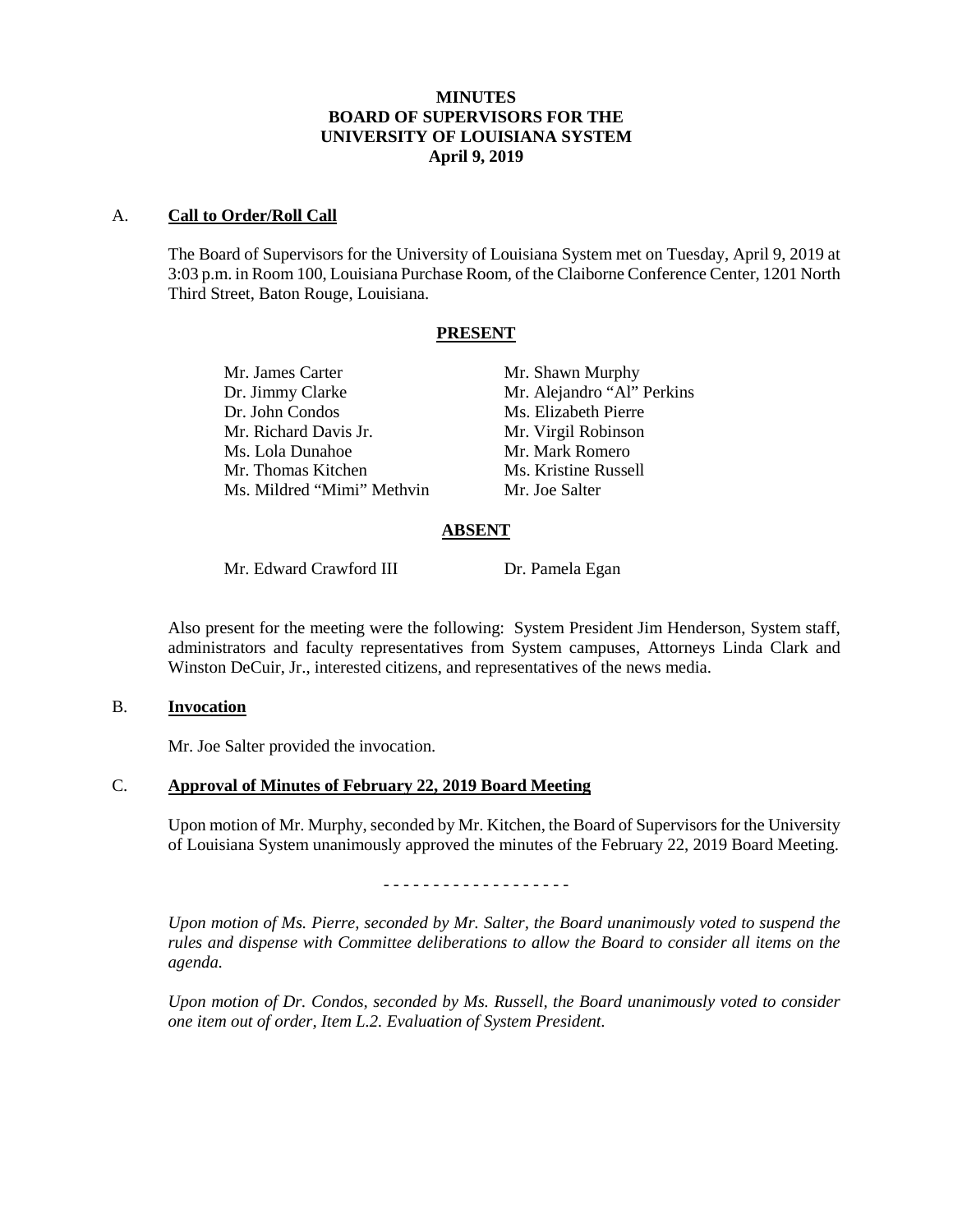## D. **Consideration – Claim against Opioid Manufacturers**

Chair Romero asked for a motion to convene in Executive Session pursuant to LA R.S. 41:17. There were two topics to be discussed in Executive Session: (1) discussion of potential litigation regarding opioid manufacturers and (2) Evaluation of System President.

Upon motion of Mr. Murphy, seconded by Mr. Salter, the Board voted to convene in Executive Session at 3:05 p.m. The following roll call vote was recorded:

Yeas: Mr. James Carter, Dr. Jimmy Clarke, Dr. John Condos, Mr. Richard Davis Jr., Ms. Lola Dunahoe, Mr. Thomas Kitchen, Ms. Mildred "Mimi" Methvin, Mr. Shawn Murphy, Mr. Alejandro "Al" Perkins, Ms. Elizabeth Pierre, Mr. Virgil Robinson, Jr., Mr. Mark Romero, Ms. Kristine Russell, Mr. Joe Salter

| Nays:    | None                                     |
|----------|------------------------------------------|
| Abstain: | None                                     |
| Absent:  | Mr. Edward Crawford III, Dr. Pamela Egan |

- - - - - - - - - - - - - - - - - - -

At 5:35 p.m., upon motion of Ms. Dunahoe, seconded by Ms. Pierre, the Board voted to reconvene in Open Session. The following roll call vote was recorded:

- Yeas: Mr. James Carter, Dr. Jimmy Clarke, Mr. Richard Davis Jr., Ms. Lola Dunahoe, Mr. Thomas Kitchen, Ms. Mildred "Mimi" Methvin, Mr. Shawn Murphy, Ms. Elizabeth Pierre, Mr. Virgil Robinson, Jr., Mr. Mark Romero, Mr. Joe Salter
- Nays: None
- Abstain: None
- Absent: Dr. John Condos, Mr. Edward Crawford III, Dr. Pamela Egan, Mr. Alejandro "Al" Perkins, Ms. Kristine Russell

Upon motion of Mr. Carter, seconded by Ms. Dunahoe, the Board unanimously voted to authorize Chair Romero to execute a five-year contract extension for System President James Henderson, with a \$7,500 increase in his vehicle allowance. It was further moved and approved that Dr. Henderson be granted an appointment with tenure as Professor in the College of Education at Northwestern State University.

Additionally, upon motion of Ms. Dunahoe, seconded by Mr. Davis, the Board unanimously voted to authorize Chair Romero to appoint an Ad Hoc Committee on Opioid Litigation Review that would be given the authority to take appropriate action necessary to pursue opioid claims.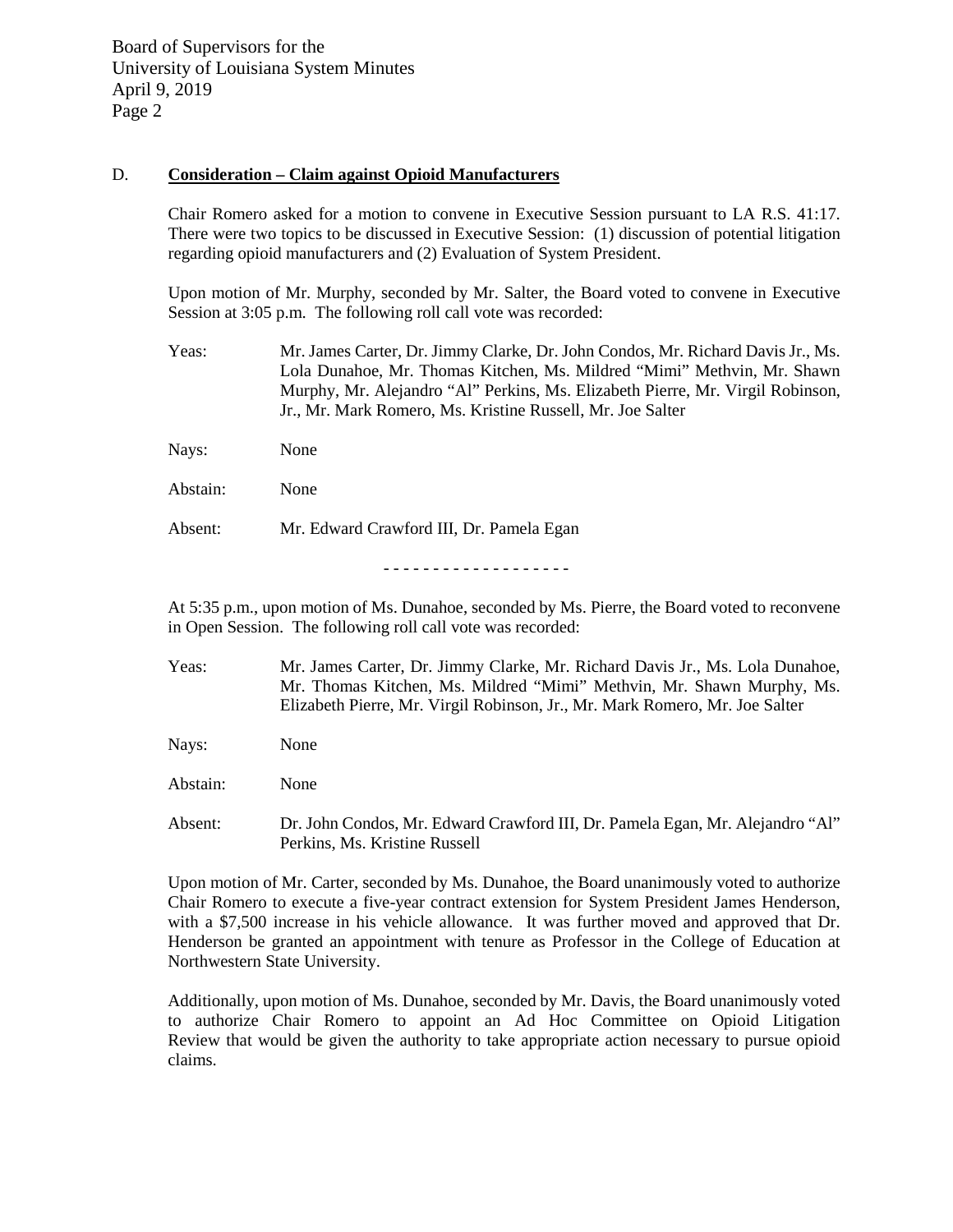# E. **Academic and Student Affairs Committee**

Committee Chair Lola Dunahoe asked Dr. Jeannine Kahn, System Provost and Vice President for Academic Affairs, to present Items E.1.-E.7. for the Board's consideration.

After the summary by Dr. Kahn, upon motion of Mr. Murphy, seconded by Mr. Kitchen, the Board unanimously voted to approve the following items:

E.1. Grambling State University's request for approval of a Memorandum of Understanding with the University of Alabama at Birmingham.

*NOW, THEREFORE, BE IT RESOLVED, that the Board of Supervisors for the University of Louisiana System hereby approves Grambling State University's request for approval of a Memorandum of Understanding with the University of Alabama at Birmingham.*

E.2. Louisiana Tech University's request for conditional approval of the Center for Tissue Engineering and Regenerative Medicine (CTERM), a cross-institutional endeavor with LSU Health Sciences Center – Shreveport.

*NOW, THEREFORE, BE IT RESOLVED, that the Board of Supervisors for the University of Louisiana System hereby approves Louisiana Tech University's request for conditional approval of the Center for Tissue Engineering and Regenerative Medicine (CTERM), a cross-institutional endeavor with LSU Health Sciences Center – Shreveport.*

E.3. Nicholls State University's request for approval to award an Honorary Doctorate of Science to Craig Michael Walker, M.D. at the 2019 Spring Commencement Exercises.

*NOW, THEREFORE, BE IT RESOLVED, that the Board of Supervisors for the University of Louisiana System hereby approves Nicholls State University's request for approval to award an Honorary Doctorate of Science to Craig Michael Walker, M.D. at the 2019 Spring Commencement Exercises.*

E.4. Southeastern Louisiana University's request for approval to award an Honorary Doctorate of Humanities to former Senator Ben Nevers at the 2019 Spring Commencement Exercises.

*NOW, THEREFORE, BE IT RESOLVED, that the Board of Supervisors for the University of Louisiana System hereby approves Southeastern Louisiana University's request for approval to award an Honorary Doctorate of Humanities to former Senator Ben Nevers at the 2019 Spring Commencement Exercises.*

E.5. Southeastern Louisiana University's request for approval to enter into a Memorandum of Understanding and a student exchange program with Jordan University of Science and Technology, Irbid, Jordan.

*NOW, THEREFORE, BE IT RESOLVED, that the Board of Supervisors for the University of Louisiana System hereby approves Southeastern Louisiana University's request for approval to enter into a Memorandum of Understanding and a student exchange program with Jordan University of Science and Technology, Irbid, Jordan.*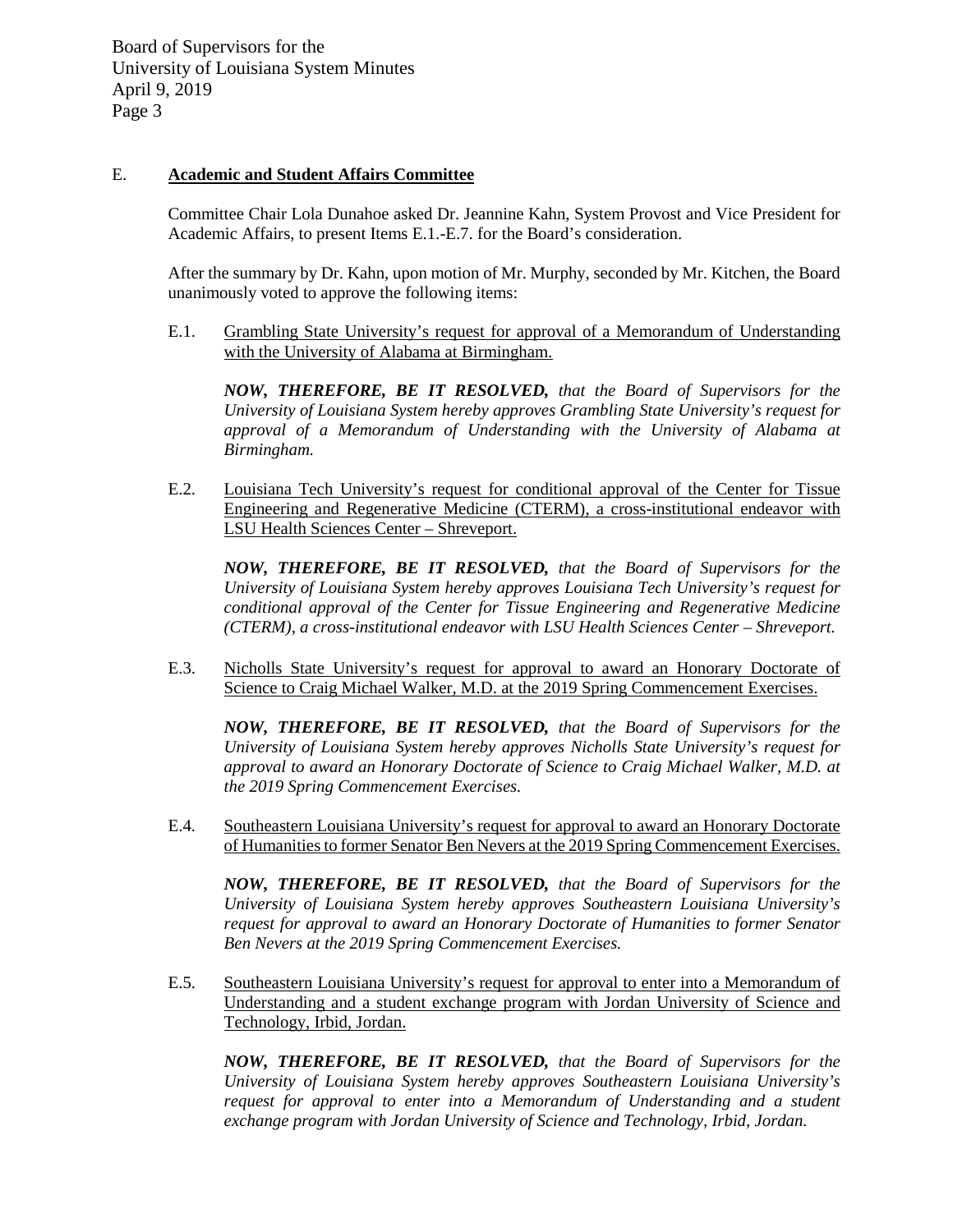E.6. Southeastern Louisiana University's request for approval of *Vision 2025*.

*NOW, THEREFORE, BE IT RESOLVED, that the Board of Supervisors for the University of Louisiana System hereby approves Southeastern Louisiana University's request for approval of Vision 2025.*

E.7. University of New Orleans' request for approval to offer six new Undergraduate Certificates.

*NOW, THEREFORE, BE IT RESOLVED, that the Board of Supervisors for the University of Louisiana System hereby approves University of New Orleans' request for approval to offer six new Undergraduate Certificates.* 

## F. **Athletic Committee**

Committee Chair Murphy asked Mr. Bruce Janet, System Director of Internal and External Audits, to present the items included on the agenda.

Upon motion of Ms. Dunahoe, seconded by Ms. Pierre, the Board unanimously voted to approve the following two items:

F.1. McNeese State University's request for approval of a contract with Ms. Kacie Cryer, Head Women's Basketball Coach, effective April 15, 2019.

*NOW, THEREFORE, BE IT RESOLVED, that the Board of Supervisors for the University of Louisiana System hereby approves McNeese State University's request for approval of a contract with Ms. Kacie Cryer, Head Women's Basketball Coach, effective April 15, 2019.*

F.2. University of Louisiana at Lafayette's request for approval of a contract with Mr. LaMar Morgan, Assistant Football Coach, effective February 22, 2019.

*NOW, THEREFORE, BE IT RESOLVED, that the Board of Supervisors for the University of Louisiana System hereby approves University of Louisiana at Lafayette's request for approval of a contract with Mr. LaMar Morgan, Assistant Football Coach, effective February 22, 2019.*

- - - - - - - - - - - - - - - - - - -

Mr. Janet also noted that included in the Board member folders was an updated *Policy and Procedures Memorandum IA-V.(2a), Athletic Travel Policy.* He stated that the revision was consistent with NCAA Guidelines regarding travel for recruits and would be effective immediately.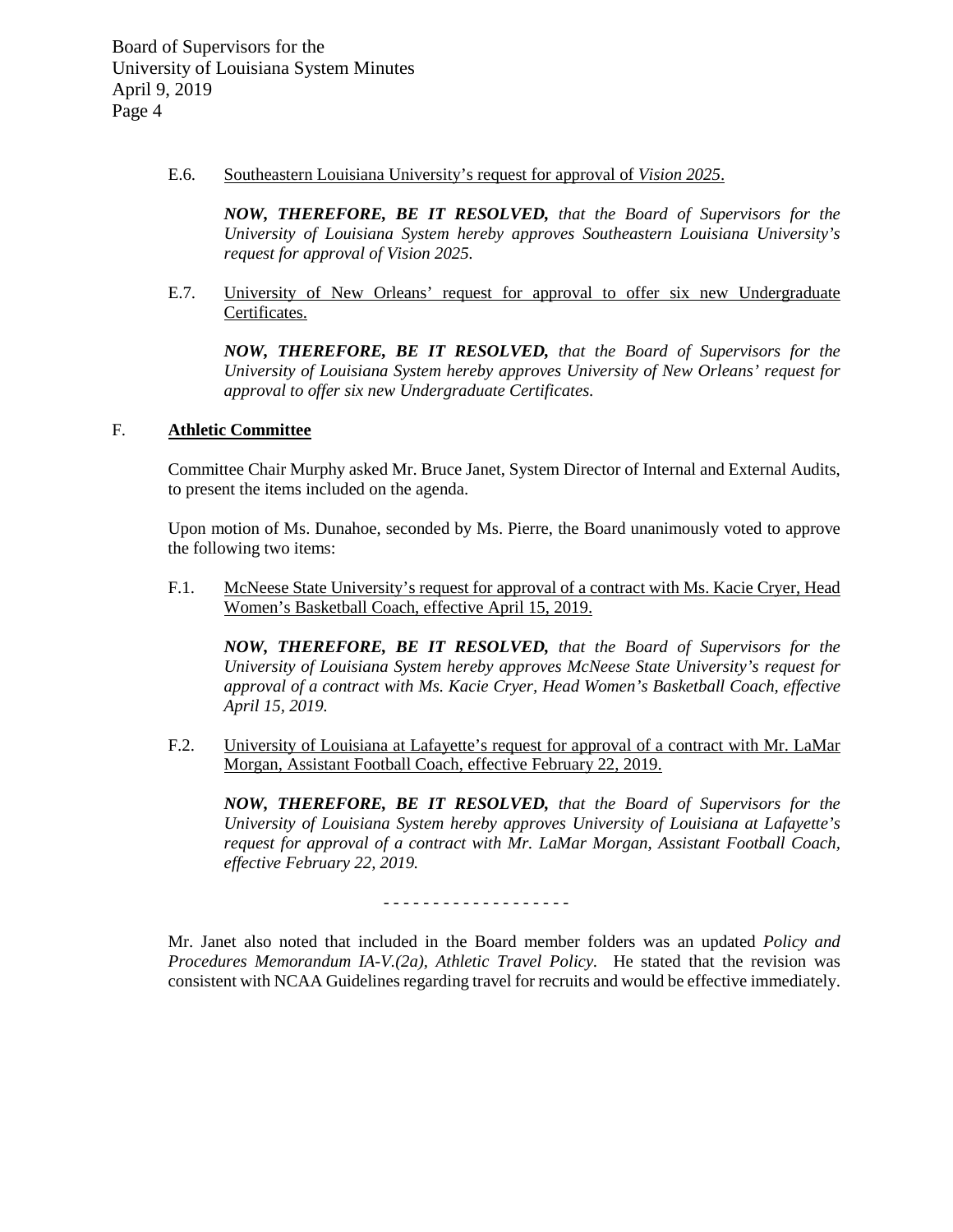## G. **Facilities Planning Committee**

Mr. Robinson chaired the Committee and asked Mr. Bruce Janet to present the items.

Upon motion of Ms. Methvin, seconded by Dr. Clarke, the Board unanimously voted to approve the following items:

G.1. Louisiana Tech University's request for approval to demolish Harper Hall.

*NOW, THEREFORE, BE IT RESOLVED, that the Board of Supervisors for the University of Louisiana System hereby approves Louisiana Tech University's request for approval to demolish Harper Hall located on the Louisiana Tech University Campus.* 

*AND FURTHER, that ULS staff and legal counsel ensure that all documents conform to statutory and administrative requirements.*

G.2. Louisiana Tech University's request for approval to demolish Harris Hall.

*NOW, THEREFORE, BE IT RESOLVED, that the Board of Supervisors for the University of Louisiana System hereby approves Louisiana Tech University's request for approval to demolish Harris Hall located on the Louisiana Tech University Campus.*

*AND FURTHER, that ULS staff and legal counsel ensure that all documents conform to statutory and administrative requirements.*

G.3. Louisiana Tech University's request for approval of a Cooperative Endeavor Agreement with Caddo Parish School Board to expand educational and research offerings of the University and School District, and allow the Caddo Parish School District to lease the Louisiana Tech University Shreveport Center pursuant to the authority vested in La. R.S. 17:3361.

*NOW, THEREFORE, BE IT RESOLVED, that the Board of Supervisors for the University of Louisiana System hereby approves Louisiana Tech University's request for approval of a Cooperative Endeavor Agreement with Caddo Parish School Board to expand educational and research offerings of the University and School District, and allow the Caddo Parish School District to lease the Louisiana Tech University Shreveport Center pursuant to the authority vested in La. R.S. 17:3361.*

*BE IT FURTHER RESOLVED, that the President of the University and his or her designee be authorized to execute the CEA and forward to all external entities necessary for approval, and that contingent of approvals from UL System staff and legal counsel, CEA may be modified to obtain these approvals.*

*BE IT FURTHER RESOLVED, that Louisiana Tech University shall develop a lease between the Board of Supervisors for the University of Louisiana System and the Caddo Parish School Board for use of the Louisiana Tech University Shreveport Center. The President of the University and his or her designee shall be authorized to execute the lease contingent of approvals from UL System staff and legal counsel.*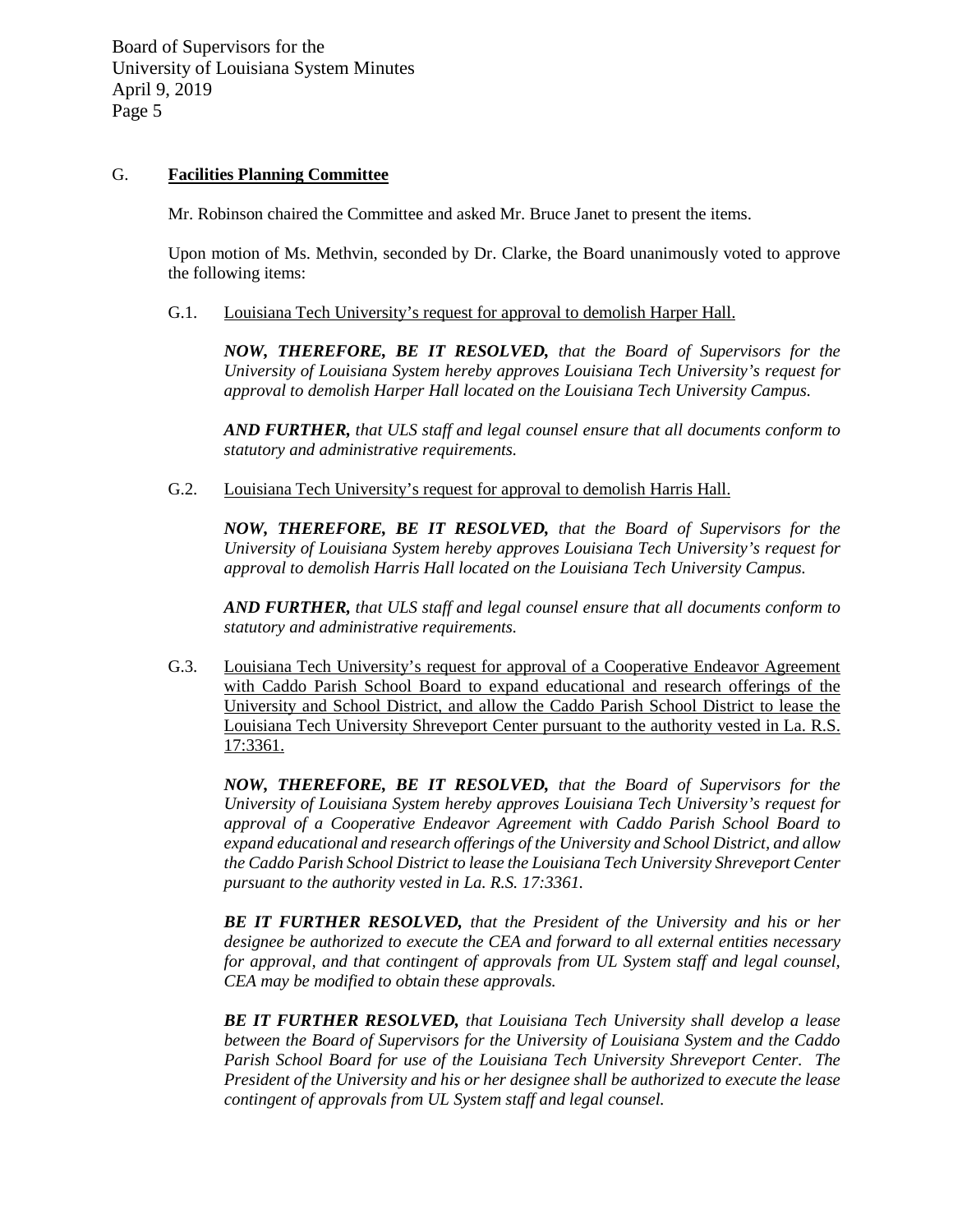*AND FURTHER, that Louisiana Tech University will provide System office with copies of all final executed and approved documents for Board files.*

G.4. McNeese State University's request for approval to demolish the Football Service Building at the Athletic Campus.

*NOW, THEREFORE, BE IT RESOLVED, that the Board of Supervisors for the University of Louisiana System hereby approves McNeese State University's request for approval to demolish the Football Service Building at the Athletic Campus.*

*AND FURTHER, that ULS staff and legal counsel ensure that all documents conform to statutory and administrative requirements.*

G.5. University of Louisiana System's request for approval to name the large conference room in Suite 7-300 of the Claiborne Building, Baton Rouge, the "Winfred F. Sibille Conference Room."

*NOW, THEREFORE, BE IT RESOLVED, that the Board of Supervisors for the University of Louisiana System hereby approves the naming of the large conference room in Suite 7-300 of the Claiborne Building, Baton Rouge, the "Winfred F. Sibille Conference Room."*

# H. **Finance Committee**

Mr. Kitchen, Chair, asked staff to present the items on the agenda. Dr. Edwin Litolff and Mr. Bruce Janet introduced the items.

Upon motion of Ms. Dunahoe, seconded by Mr. Murphy, the Board unanimously voted to approve the following item:

H.1. University of Louisiana at Monroe's request for approval to split the Tom & Mayme Scott Endowed Chair in Clinical Pharmacy Practice into two Endowed Chairs: (1) Tom & Mayme Scott Endowed Chair in Clinical Pharmacy Practice and (2) Tom & Mayme Scott Endowed Chair for Excellence in Pharmacy.

*NOW, THEREFORE, BE IT RESOLVED, that the Board of Supervisors for the University of Louisiana System hereby approves University of Louisiana at Monroe's request for approval to split the Tom & Mayme Scott Endowed Chair in Clinical Pharmacy Practice into two Endowed Chairs: (1) Tom & Mayme Scott Endowed Chair in Clinical Pharmacy Practice and (2) Tom & Mayme Scott Endowed Chair for Excellence in Pharmacy.* 

H.2. University of New Orleans' request for approval of a Cooperative Endeavor Agreement with InnoGenomics Technologies.

*NOW, THEREFORE, BE IT RESOLVED, that the Board of Supervisors for the University of Louisiana System hereby approves University of New Orleans' request for approval of a Cooperative Endeavor Agreement with InnoGenomics Technologies.*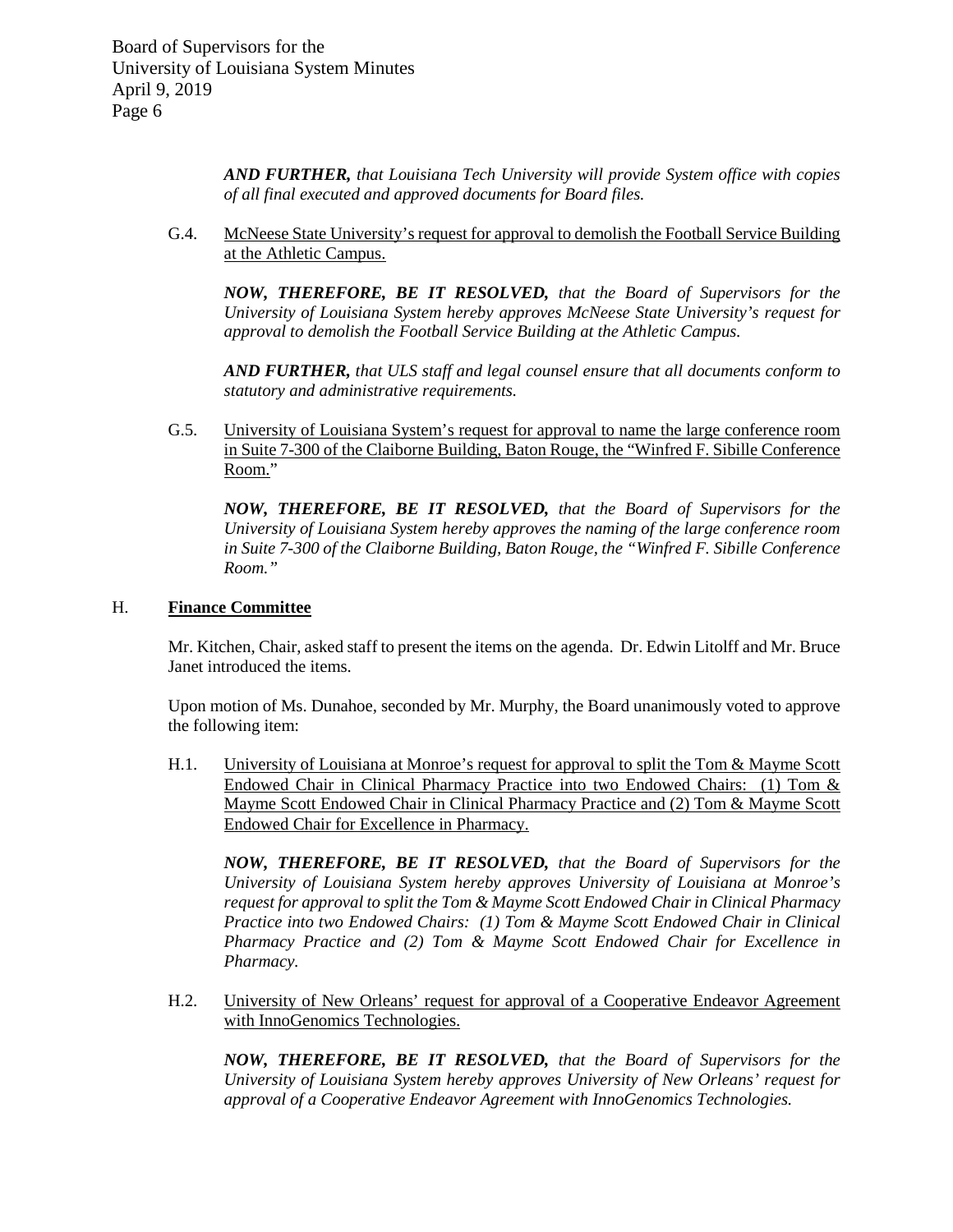> H.3. University of Louisiana System's recommendation to approve Campus Housing and Meal Plan Rates, Auxiliary Rates, Energy Surcharge, and Non-Governmental Charges for Academic Year 2019-20.

*NOW, THEREFORE, BE IT RESOLVED, that the Board of Supervisors for the University of Louisiana System hereby approves the University of Louisiana System's recommendation for Campus Housing and Meal Plan Rates, Auxiliary Rates, Energy Surcharge, and Non-Governmental Charges for Academic Year 2019-20.*

H.4. University of Louisiana System's report on internal and external audit activity for the period of February 17 to April 4, 2019.

Mr. Bruce Janet described the summary of audit reports. No action was required by the Board.

## I. **Personnel Committee**

Committee Chair Virgil Robinson asked Dr. Edwin Litolff, Vice President for Business and Finance, to present Items I.1.-I.3.

Upon motion of Dr. Clarke, seconded by Mr. Davis, the Board unanimously voted to approve the following items:

I.1. Grambling State University's request for approval to appoint Dr. Connie Walton as Interim Provost/Vice President for Academic Affairs effective May 11, 2019.

*NOW, THEREFORE, BE IT RESOLVED, that the Board of Supervisors for the University of Louisiana System hereby approves Grambling State University's request for approval to appoint Dr. Connie Walton as Interim Provost/Vice President for Academic Affairs effective May 11, 2019.*

I.2. McNeese State University's request for approval to appoint Dr. Angelique Ogea as Dean for the Burton College of Education effective April 1, 2019.

*NOW, THEREFORE, BE IT RESOLVED, that the Board of Supervisors for the University of Louisiana System hereby approves McNeese State University's request for approval to appoint Dr. Angelique Ogea as Dean for the Burton College of Education effective April 1, 2019.*

I.3. Southeastern Louisiana University's request for approval to appoint Dr. Gabriel Willis as Dean of Students effective April 1, 2019.

*NOW, THEREFORE, BE IT RESOLVED, that the Board of Supervisors for the University of Louisiana System hereby approves Southeastern Louisiana University's request for approval to appoint Dr. Gabriel Willis as Dean of Students effective April 1, 2019.*

- - - - - - - - - - - - - - - - - - -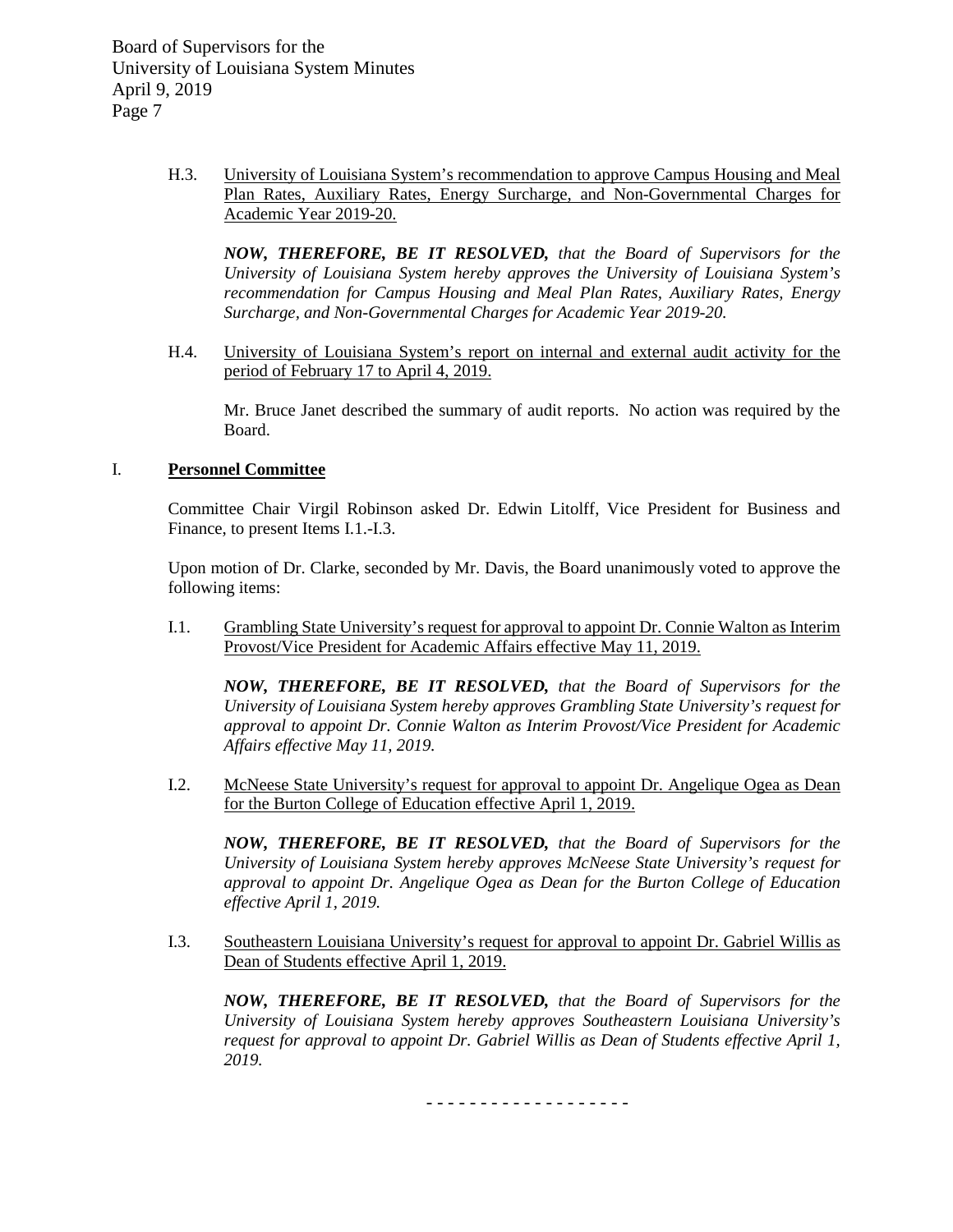Dr. Eric Summers, Vice President for Student Affairs at Southeastern Louisiana University, introduced Dr. Gabriel Willis, Dean of Students. Dr. Willis said that, since he began his tenure at Southeastern, his goal has been "to be valuable and to be available" and he has worked to accomplish that goal. He again thanked the Board for the appointment.

Dr. Mitch Adrian, Provost and Vice President for Academic Affairs for McNeese State University, introduced Dr. Angelique Ogea as the Dean of the Burton College of Education. She said that she looks forward to the challenge of her new position.

Dr. Litolff, in the absence of President Rick Gallot, introduced Dr. Connie Walton as Grambling's Interim Provost and Vice President for Academic Affairs and stated that she had been at the University for 24 years in a variety of leadership positions. Dr. Walton said she was excited to serve her alma mater in this transitional capacity.

# J. **Legislation Committee**

Mr. Salter asked Ms. Ashley Mitchell Carter, Director of Governmental Affairs, to report to the Committee.

Ms. Carter distributed a detailed summary of pre-filed legislative instruments of interest to higher education. She also thanked the Board members for participating in the Legislative Roundtables that had been held across the state. She said that the events had been productive and well-attended.

She reminded the Board that ULS Day at the Capitol activities begin at 11:00 a.m. on April 10.

# K. **SYSTEM PRESIDENT'S BUSINESS**

### K.1. Personnel Actions

President Henderson indicated that Board members had received personnel actions for consideration. He also said that System staff had reviewed all personnel actions and recommends approval.

*Upon motion of Mr. Murphy, seconded by Mr. Davis, the Board unanimously voted to approve the System personnel actions.*

## K.2. Compete LA Presentation and Recommendations

Dr. Henderson recognized Ms. Katie Barras as the new Assistant Vice President for Academic Innovation. Ms. Barras indicated her excitement to join the team at the System office who had laid the groundwork for the Compete LA initiative. She summarized the need for the program as well as the potential outcome of its success.

Dr. Henderson asked for a motion to waive admission fees for Compete LA students. *Upon motion of Ms. Pierre, seconded by Ms. Dunahoe, the Board unanimously voted to waive admission fees for Compete LA students.*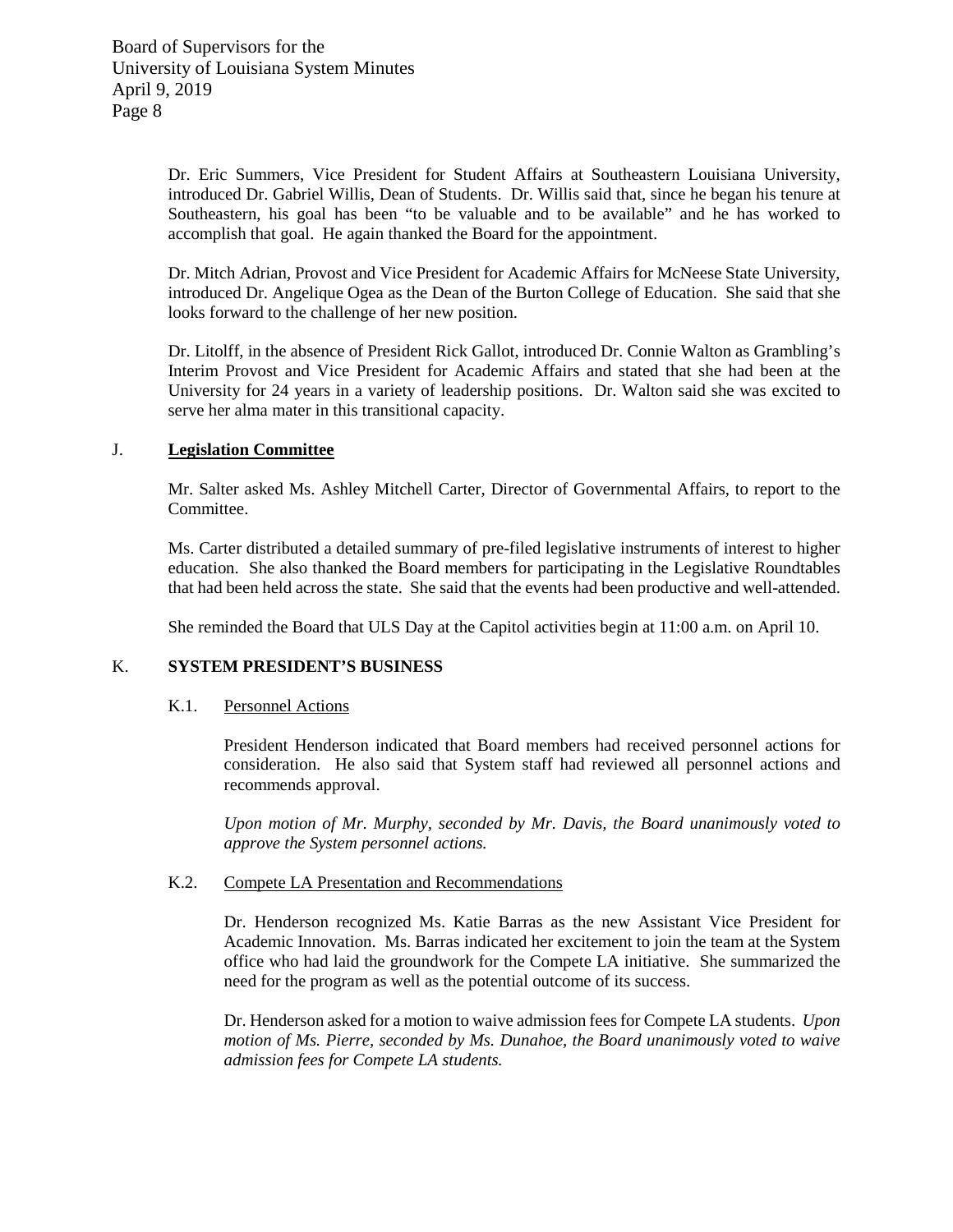#### K.3. System President's Report

### *Task Force on Inclusion in the Workplace*

Dr. Henderson invited Dr. Jeannine Kahn to report on the work of the Task Force on Inclusion in the Workplace.

Dr. Kahn, Dr. Michele Caruso, and Mr. Winston DeCuir, Jr. gave the update. (Additional members of the Task Force on Inclusion in the Workplace, Ms. Veronica Biscoe and Mr. Gene Pregeant, were unable to be present.) The Board members were also given a copy of a Report and Recommendations.

The Task Force identified four focus areas to include: Cultural Competence; Recruiting, Hiring, and Retaining; Professional Development and Leadership Training; and Athletics. Recommendations for implementing change at the University and System levels were identified for each focus area with an eye toward inclusive excellence. In closing, Task Force members identified important factors in this ongoing work as well as discussed next steps.

*Upon motion of Mr. Carter, seconded by Ms. Methvin, the Board unanimously voted to officially endorse the work of the Task Force on Inclusion in the Workplace.* 

After some questions about continuing to emphasize the goals, Dr. Kahn reassured the Board that the Task Force will work to ensure there is progress on all recommendations.

Dr. Lise Anne Slatten, Interim Associate Dean for Academic Programs at University of Louisiana at Lafayette, made a public comment in support of the work of the Task Force.

#### *Management and Leadership Institute*

Dr. Henderson reminded the Board that they were invited to participate in the Management and Leadership Institute (M&LI) presentation on Wednesday, April 10, beginning at 9:00 a.m.

#### L **Board Chair's Business**

### L.1. Board Chair's Report

#### *Student Board Member Recognition*

Mr. Romero congratulated Mr. Richard Davis for his year of service as Student Board member and commended him for being a strong advocate for students of the System. Chair Romero and President Henderson presented Mr. Davis a token of appreciation.

Mr. Davis said he recognized that the Board had embraced him and that the student voice is heard and genuinely valued.